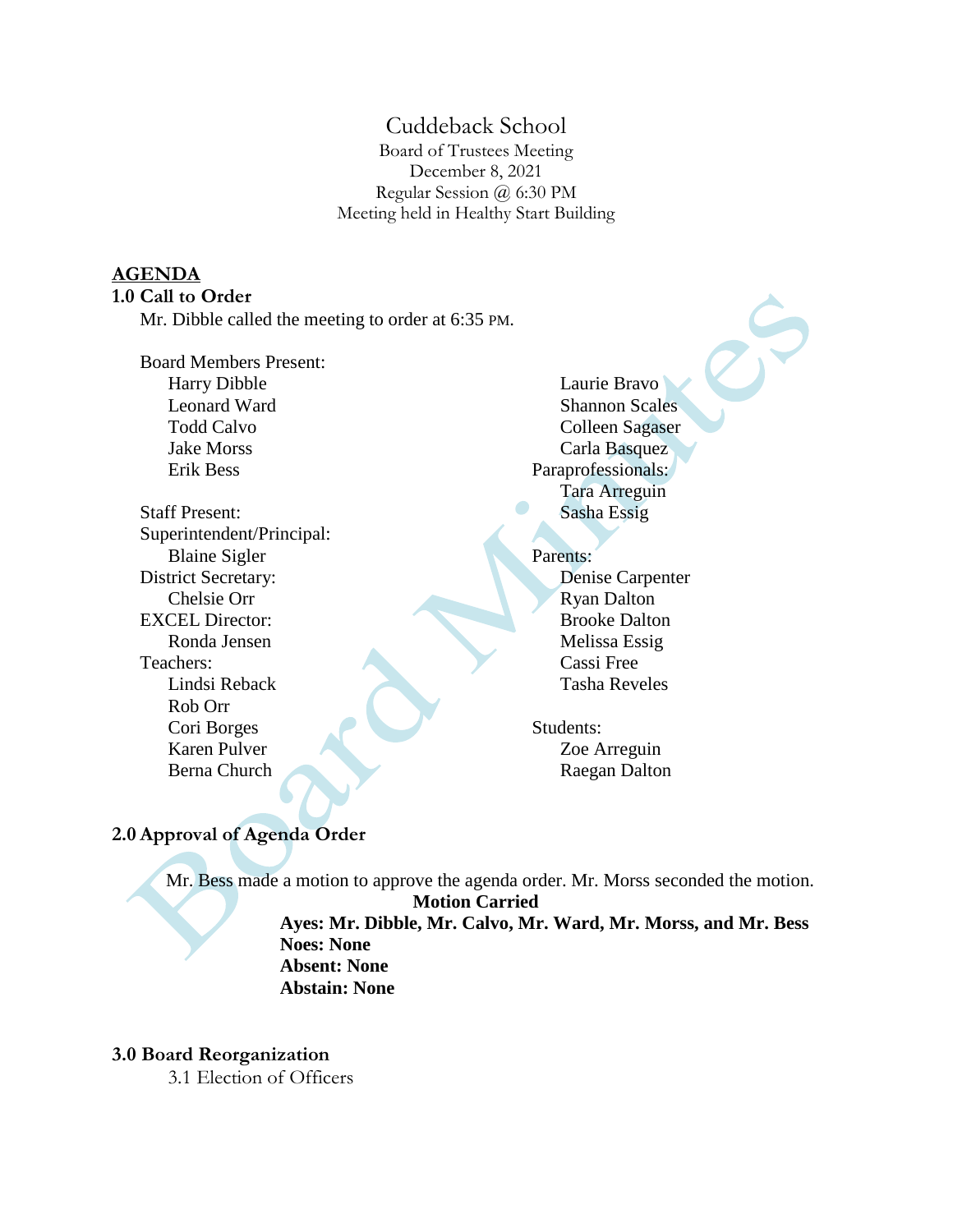Mr. Morss made a motion to elect Mr. Dibble as Board President and Mr. Calvo as Board Clerk. Mr. Ward seconded the motion.

**Motion Carried Ayes: Mr. Morss, Mr. Ward, and Mr. Bess Noes: None Absent: None Abstain: Mr. Dibble and Mr. Calvo**

3.2 Roster of Public Officials 3.3 Scheduling Meeting Dates

The Board discussed continuing to have the Board Meetings on the 2nd Wednesday of every month, with the exception of June, which will be Tuesday, June 21st and Wednesday, June 22nd.

Mr. Dibble made a motion to approve agenda item 3.3. Mr. Calvo seconded the motion.

**Motion Carried**

**Ayes: Mr. Dibble, Mr. Calvo, Mr. Ward, Mr. Morss, and Mr. Bess Noes: None Absent: None Abstain: None**

#### **4.0 Consent Agenda**

- 4.1 Approval of Minutes
- 4.2 Approval of Warrants
- 4.3 Water Test Results

Mr. Calvo made a motion to approve the consent agenda. Mr. Morss seconded the motion. **Motion Carried**

## **Ayes: Mr. Dibble, Mr. Calvo, Mr. Ward, Mr. Morss, and Mr. Bess Noes: None Absent: None**

**Abstain: None**

# **5.0 Community Comment**

Colleen congratulated PTO on another great kindness week. She said it was a big hit with the students. The teachers thanked the Ward family for giving the entire school special kindness cookies.

Mrs. Reback, PTO president, gave all board members kindness t-shirts, the same ones the kids and staff received. PTO also hung posters and banners around the school promoting kindness.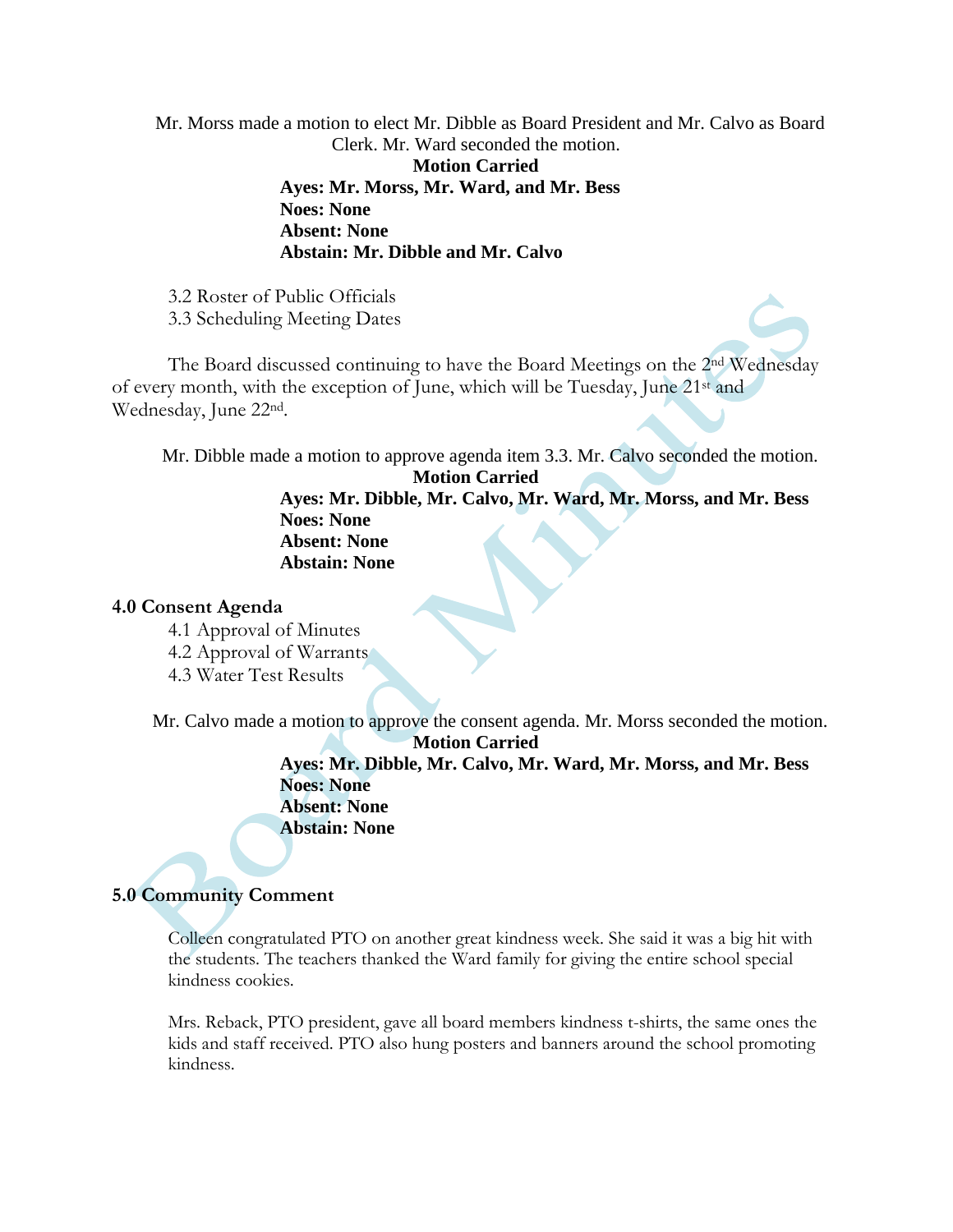## **6.0 Community Comment Related to LCAP**

No community comment related to LCAP noted.

### **7.0 Public Hearings**

7.1 Educator Effectiveness Block Grant

The educator effectiveness block grant is a one-time money grant from the state for title 2 funds for professional development. It is a 5-year plan for a total of \$43,000, which must be spend within 5 years. Teacher induction will be paid for by this grant.

Universal TK starts next year. It will be a full credential and early childhood education. Some of the money can be used to assist in the credentialing of a new teacher.

## **8.0 Information, Discussion, Possible Action Items**

8.1 Possible Action Item: Consider Positive Certification of 1st Interim Financial Report

The Board discussed various aspect of the 1st interim financial report. Cuddeback is financially stable with a strong reserve.

Mr. Calvo made a motion to certify the  $1<sup>st</sup>$  interim financial report with a positive certification status. Mr. Ward seconded the motion.

#### **Motion Carried**

**Ayes: Mr. Dibble, Mr. Calvo, Mr. Ward, Mr. Morss, and Mr. Bess Noes: None Absent: None**

**Abstain: None**

8.2 Information Item: After School Program Update

Cuddeback's excel program is currently operating at full capacity and meeting daily targets for this year.

Excel is participating in the global traveling mural project. Each school get to make a mural on a 10 ft. strip of paper. The Cuddeback kids drew highway 36 through the redwoods and farm lands, to the ocean. The poster is cut into 10 1-foot strips and sent across the nation. Other schools will be sending us strips and the mural will be reassembled and displayed at Cuddeback.

8.3 Information Item: Citation from State Water Resources Control Board

A citation was issued to Cuddeback because we failed to test the water supply in July 2021 while the school was closed. Work was being done on the water system and no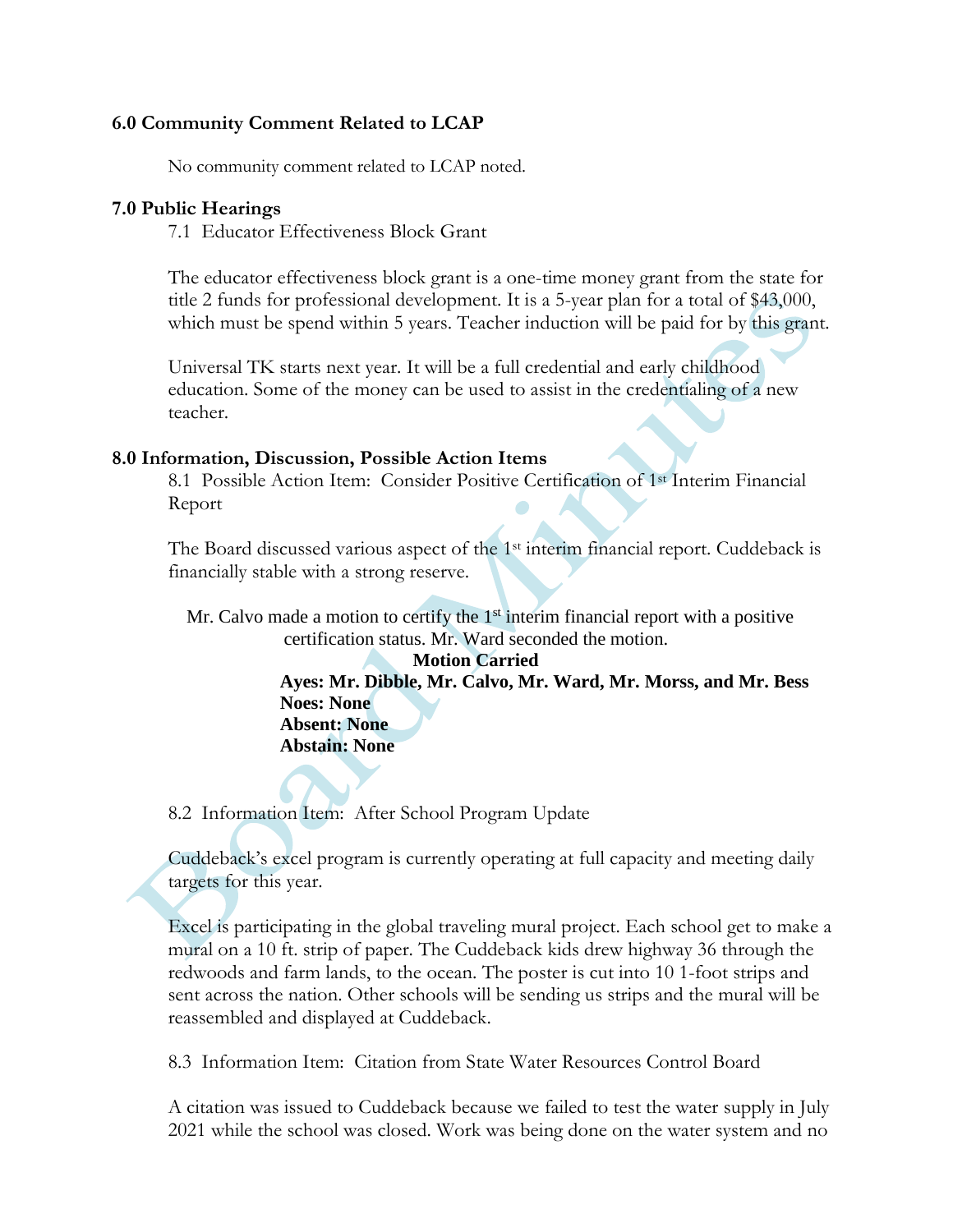children or staff drank the water during that time. The other citation was from not having a flow meter to determine how much water is being used. We now have a meter.

The citation letter was printed and sent home with every child, as well as being posted on the website.

8.4 Information Item: COVID Vaccine Mandate for School-Aged Children Update

The last board meeting saw much interest in the future vaccine mandate. The mandate will go into effect once the vaccine is fully authorized by the FDA. Once the mandate is in place, it will eventually go on the school required vaccine schedule. Personal belief waivers will be accepted if families do not want to vaccinate their children against COVID.

This mandate will also include staff. They will be required to get the vaccine. It has not been determined yet if the personal belief waiver will be available to staff as well.

A survey regarding the vaccine mandate was recently conducted. And the survey says: 40 families replied, accounting for 69 students.

3 students (2 families) said they would leave the district when the mandate goes into effect.

7 respondents are undecided what they will do.

Melissa Essig would like to see the board vote on a resolution to oppose the mandate. She would like to see the school reach out to the state representatives (as well as individuals) to make a bigger impact.

Brooke Dalton asked the Board when the community will find out if we will be filing a resolution and/or what the next steps are for the community to pursue a resolution.

Mr. Sigler said it could be at next month's board meeting. However, Mr. Dibble stated that it would be at the board's behest. They would like more community involvement to make sure the Board is serving the majority of the community interests and not just the few loud ones.

Mr. Dibble hopes it will remain a mandate as opposed to a law. Once it becomes a law, students will be forced to be vaccinated regardless of their family's personal belief. He suggests that the community talk to the board members and put together a resolution for the Board.

8.5 Information Item: ESSER III Safe Return to School to In-Person Instruction and Continuity of Service Plan Update

Must be updated every 6 months, but does not have to be reapproved.